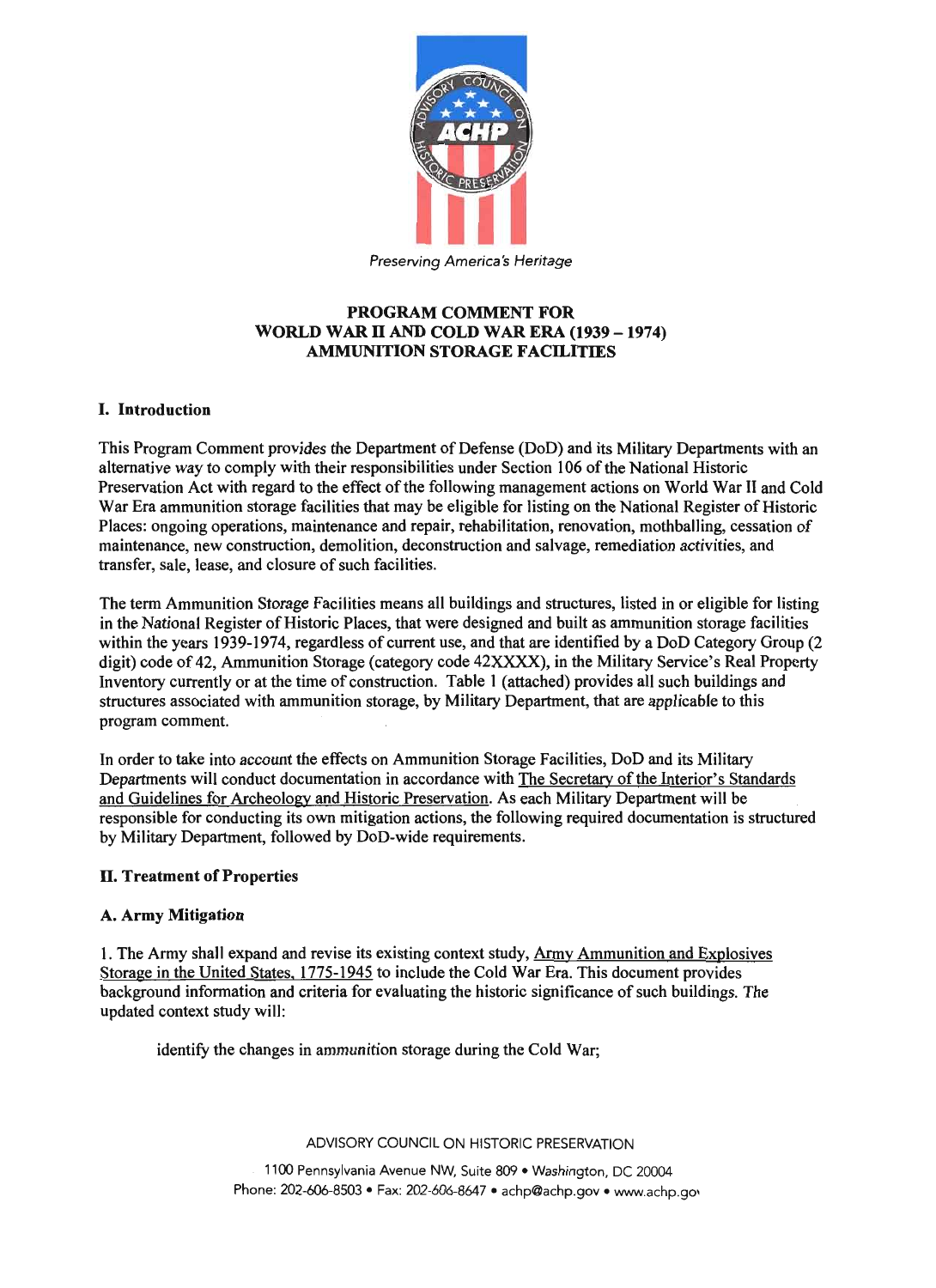focus on the changes required for ammunition storage due to technological advancement in weaponry;

consider the importance of major builders, architects or engineers that may have been associated with design and construction of Ammunition Storage Facilities throughout the Army or at specific Army installations; and

describe the inventory of Ammunition Storage Facilities in detail, providing information on the various types of buildings and architectural styles and the quantity of each.

2. The Army shall undertake in-depth documentation on Ammunition Storage Facilities at nine installations. The existing context study concluded that the Army possessed "only a few basic types and an abundance of examples" of Ammunition Storage Facilities, due to the standardization of ammunition storage facilities beginning in the 1920s. The context study suggests that six geographically dispersed installations contain an array of primary examples of both aboveground and underground magazines with a high degree of integrity:

Hawthorne Army Depot, Nevada - early igloos;

McAlester Army Ammunition Plant, Oklahoma - Corbetta Beehive;

Pine Bluff Arsenal, Arkansas - biological and chemical igloos;

Ravenna Army Ammunition Plant, Ohio - standard World War II and aboveground magazines;

Blue Grass Army Ammunition Plant, Kentucky - standard World War II igloos and aboveground magazines; and

Louisiana Army Ammunition Plant, Louisiana - Stradley special weapons.

The Army shall document these six as well as three additional installations that possess Cold War Era Ammunition Storage Facilities. Documentation at the three additional installations will be determined after completion of the expanded context study described in section II.A.I., above. This study will include a brief history of the installation and the surrounding community, if appropriate, and a detailed history of the storage facilities and documentation of the buildings. The documentation will primarily consist of historic photographs and existing plans. Documentation will be tailored to address the different natures of aboveground and underground storage.

# B. Navy Mitigation

1. The Navy will develop a supplemental context study that will be attached as an appendix to the Army's existing context study, Army Ammunition and Explosives Storage in the United States, 1775-1945. The final product will be a separately bound volume of additional information and photographs and tabular appendices that, when presented with the Army's and Air Force's context studies, provide a clear picture of the Department of Defense's Ammunition Storage facilities. This context study appendix will:

cover both World War II and the Cold War Era, from 1939-1974;

explore the changes in ammunition storage resulting from World War II;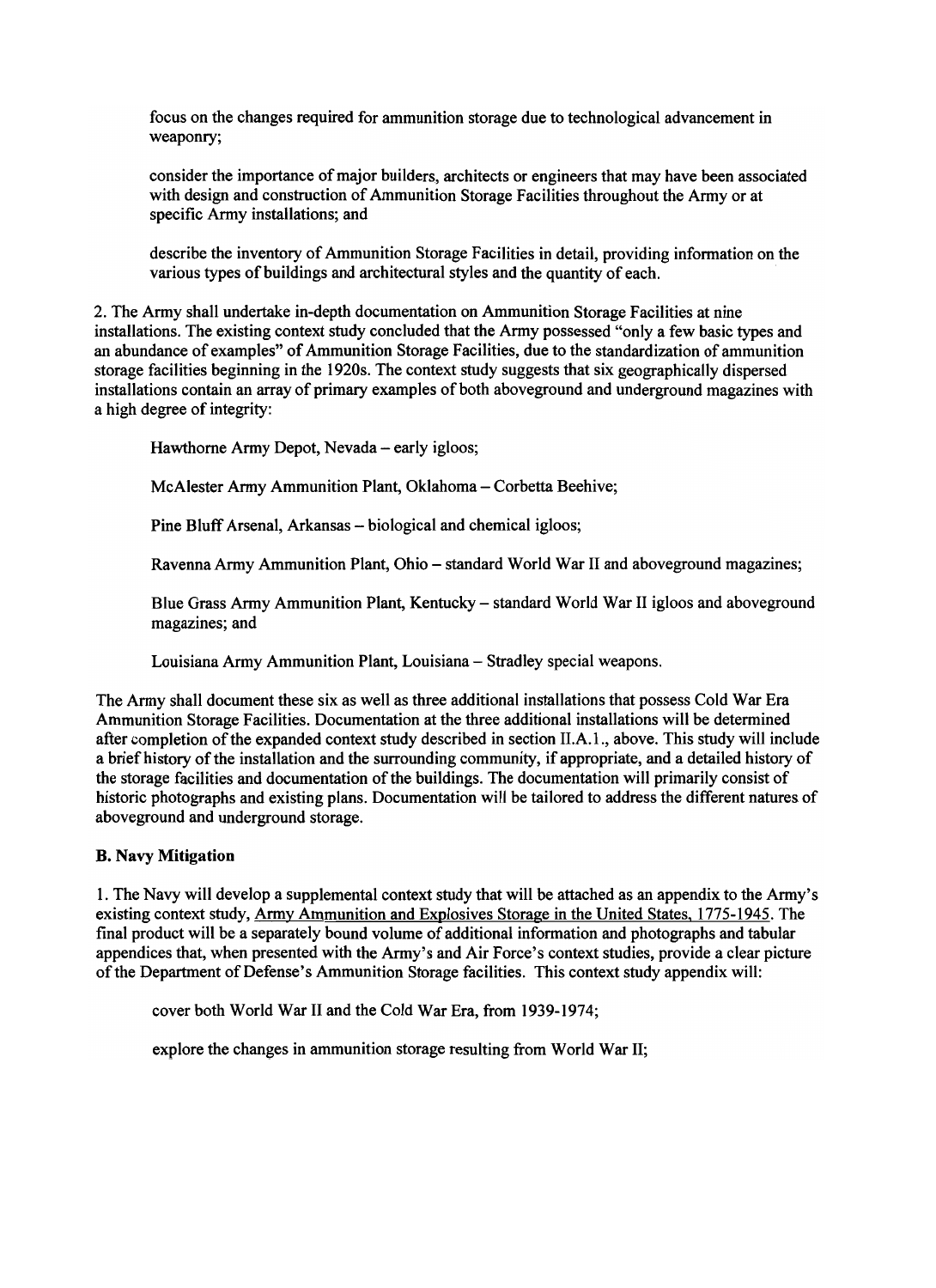examine the changes required for ammunition storage due to technological advancement in weaponry during the Cold War;

consider the importance of major builders, architects or engineers that may have been associated with design and construction of Ammunition Storage Facilities; and

describe the inventory of Ammunition Storage Facilities in detail, providing information on the various types of buildings and architectural styles and the quantity of each.

2. The Navy shall document a representative sample of the basic types of both aboveground and underground ammunition storage facilities. The Navy will choose three geographically dispersed installations with the greatest number and variety of such resources. The Marines will choose one such installation. The sample chosen shall be the best representative examples of the range of Ammunition Storage types constructed during World War II and the Cold War era. This documentation will include collecting existing plans and drawings, writing a historic description in narrative or outline format, and compiling existing historic photographs of the structures. Documentation will be tailored to address the different natures of aboveground and underground storage.

## C. Air Force Mitigation

I. The Air Force will develop a supplemental context study that will be attached as an appendix to the Army's existing context study, Army Ammunition and Explosives Storage in the United States, 1775-1945. The final product will be a separately bound volume of additional information and photographs and tabular appendices that, when presented with the Army's and Navy's context studies, provide a clear picture of the Department of Defense's Ammunition Storage facilities. This context study appendix will:

cover the Cold War Era, from 1946-1974;

explore the changes in ammunition storage resulting from the Cold War;

examine the changes required for ammunition storage due to technological advancement in weaponry during the Cold War;

consider the importance of major builders, architects or engineers that may have been associated with design and construction of Ammunition Storage Facilities; and

describe the inventory of Ammunition Storage Facilities in detail, providing information on the various types of buildings and architectural styles and the quantity of each.

2. The Air Force shall document a representative sample of the basic types of both aboveground and underground ammunition storage facilities. The Air Force will choose three geographically dispersed installations with the greatest number and variety of such resources. The sample chosen shall be the best representative examples of the range of Ammunition Storage types constructed during the Cold War era. This documentation would include collecting existing plans and drawings, writing a historic description in narrative or outline format, and compiling existing historic photographs of the structures. Documentation will be tailored to address the different natures of aboveground and underground storage.

3. The Air Force will not be required to consider its World War II Era facilities in these mitigation actions. The Air Force was established in September 1947 and therefore was not associated with structures constructed during this era. Rather the Air Force has inherited its current inventory of 263 World War II Era Ammunition Storage facilities from former Army installations. Given the substantial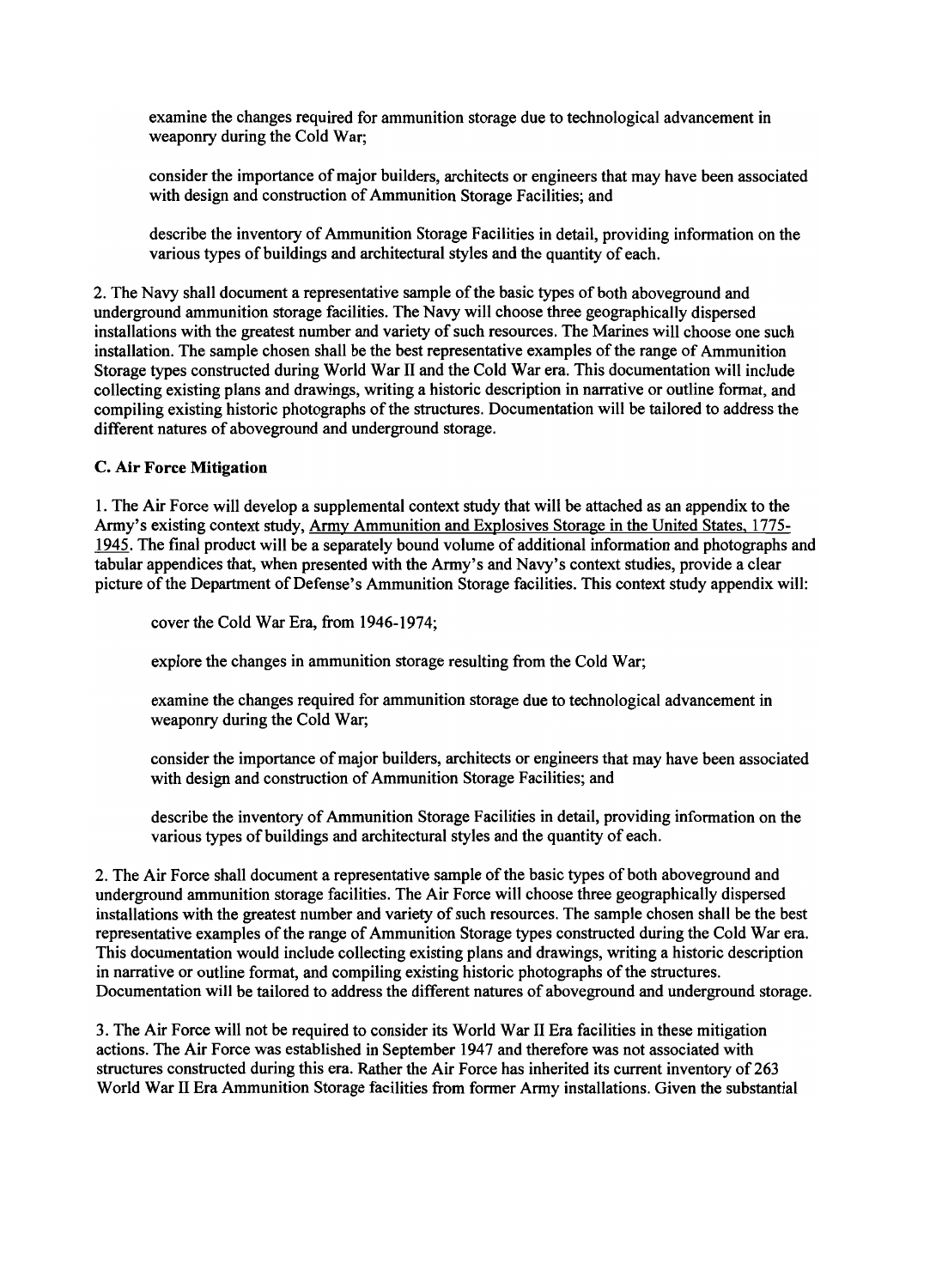mitigation actions that will be undertaken by the Army to document its facilities, further documentation for the small number of similar facilities located at Air Force installations provides no additional historic value. While no documentation will be done on World War II facilities under the Air Force's control, all of the 263 facilities in its inventory are covered under this Program Comment.

# D. DoD- Wide Mitigation

1. Copies of the documentation described above will be made available electronically, to the extent possible under security concerns, and hard copies will be placed in a permanent repository, such as the Center for Military History.

2. In addition, as a result of on-going consultations, each Military Department will provide a list of properties covered by the Program Comment, by State, to State Historic Preservation Officers, Tribal Historic Preservation Officers, and other interested parties, as appropriate. Each Military Department will be responsible for determining how to convey its information.

3. All Military Departments will encourage adaptive reuse of the properties as well as the use of historic tax credits by private developers under lease arrangements. Military Departments will also incorporate adaptive reuse and preservation principles into master planning documents and activities.

The above actions satisfy DoD's requirement to take into account the effects of the following management actions on World War II and Cold War Era ammunition storage facilities that may be eligible for listing on the National Register of Historic Places: ongoing operations, maintenance and repair, rehabilitation, renovation, mothballing, cessation of maintenance, new construction, demolition, deconstruction and salvage, remediation activities, and transfer, sale, lease, and closure of such facilities,

# III. Applicability

A. 1. This Program Comment applies solely to Ammunition Storage Facilities as defined in Section I, above. The Program Comment does not apply to the following properties that are listed, or eligible for listing, on the National Register of Historic Places: (1) archeological properties, (2) properties of traditional religious and cultural significance to federally recognized Indian tribes or Native Hawaiian organizations, and/or (3) ammunition storage facilities in listed or eligible National Register of Historic Places districts where the ammunition storage facility is a contributing element of the district and the proposed undertaking has the potential to adversely affect such historic district. This third exclusion does not apply to historic districts that are made up solely of ammunition storage facility properties. In those cases the Program Comment would be applicable to such districts.

Since the proposed mitigation for the Ammunition Storage facilities documents site plans, building designs, and the spatial arrangement of ammunition storage facilities, along with the events and actions that lead to the development of standardized ammunition storage facilities in DoD, the important aspects of ammunition storage, whether single buildings or districts made up entirely of ammunition storage, will be addressed regardless of the type of undertaking that may affect this particular property type. The one currently known ammunition storage district, at Hawthorne Army Ammunition Plant, has been identified for further study, as outlined in Section  $II(A)(2)$  above.

2. An installation with an existing Section 106 agreement document in place that addresses ammunition storage facilities can choose to:

(i) continue to follow the stipulations in the existing agreement document for the remaining period of the agreement; or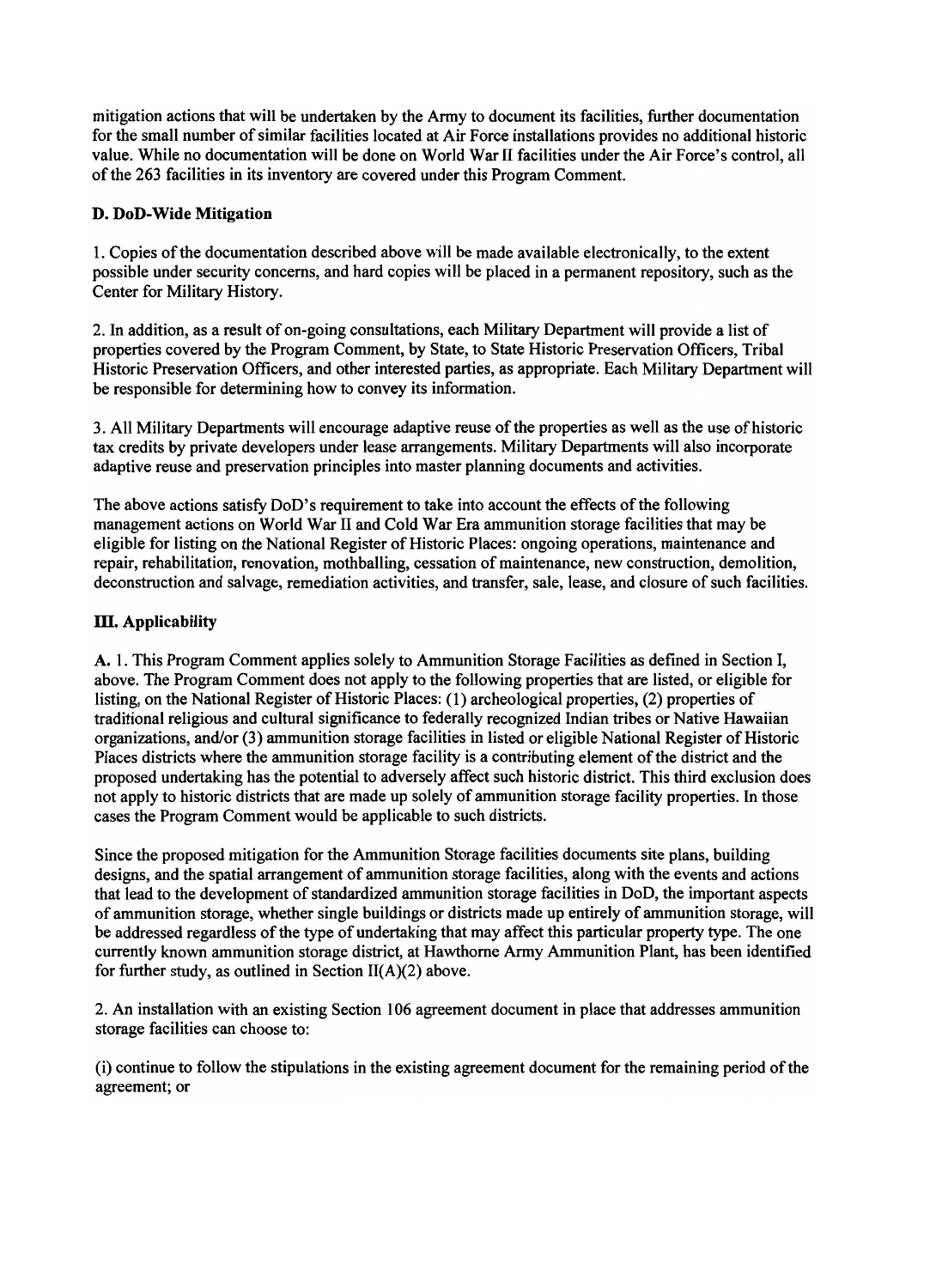(ii) seek to amend the existing agreement document to incorporate, in whole or in part, the terms of this Program Comment; or

(iii) tenninate the existing agreement document, and re-initiate consultation informed by this Program Comment if necessary.

3. All future Section 106 agreement documents developed by the Military Departments related to the undertakings and properties addressed in this Program Comment shall include appropriate provisions detailing whether and how the terms of this Program Comment apply to such undertakings.

### IV. Completion Schedule

On or before 60 days following issuance of the Program Comment, DoD, its Military Department and ACHP will establish a schedule for completion of the treatments outlined above.

#### V. Effect of the Program Comment

By following this Program Comment, DoD and its Military Departments meet their responsibilities for compliance under Section 106 regarding the effect of the following management actions on World War II and Cold War Era ammunition storage facilities that may be eligible for listing on the National Register of Historic Places: ongoing operations, maintenance and repair, rehabilitation, renovation, mothballing, cessation of maintenance, new construction, demolition, deconstruction and salvage, remediation activities, and transfer, sale, lease, and closure of such facilities. Accordingly, DoD installations are no longer required to follow the case-by-case Section 106 review process for such effects. As each of the Military Departments is required under this Program Comment to document their own facilities, failure of anyone Military Department to comply with the terms of the Program Comment will not adversely affect the other Departments' abilities to continue managing their properties under the Program Comment.

This Program Comment will remain in effect until such time as the Office of the Secretary of Defense determines that such comments are no longer needed and notifies ACHP in writing, or ACHP withdraws the comments in accordance with 36 CFR  $\S$  800.14(e)(6). Following such withdrawal, DoD and its Military Departments would be required to comply with the requirements of 36 CFR §§ 800.3 through 800.7 regarding the effects under this Program Comments' scope.

DoD, its Military Departments and ACHP will review the implementation of the Program Comment seven years after its issuance and determine whether to take action to terminate the Program Comment as detailed in the preceding paragraph.

Joh ian Il

Attachment: Table

<u>nur 18,2006</u>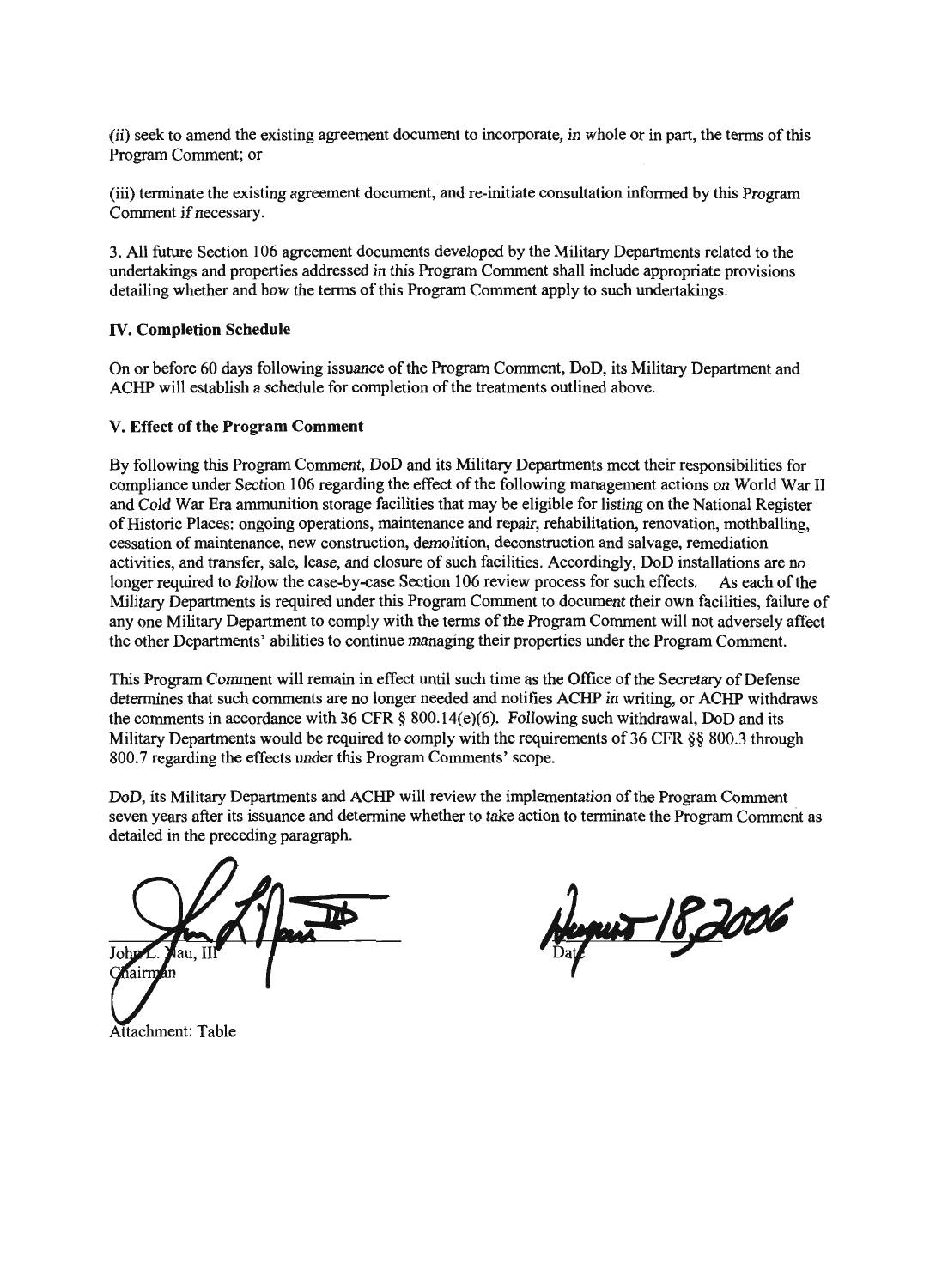|                                        |     | TABLE 1 - RPCS Hierarchy for Category Group 42 |      |                | FAC Title                                   |        |             |                         |                        |                  |                                                 |
|----------------------------------------|-----|------------------------------------------------|------|----------------|---------------------------------------------|--------|-------------|-------------------------|------------------------|------------------|-------------------------------------------------|
| CG &<br>Title                          | BC  | <b>BC</b> Title                                | FAC  | <b>M</b>       |                                             | MilDep | CODE<br>CAT | <b>AREA</b><br><b>E</b> | <b>OTH</b><br><b>E</b> | ALT<br><b>ES</b> | CATCOD<br>ELONG<br><b>NAME</b>                  |
| <b>Ammunition</b><br>Storage<br>$-42-$ |     |                                                |      |                |                                             |        |             |                         |                        |                  |                                                 |
|                                        | 421 | Ammunition<br>Depot and<br>Arsenal<br>Storage  |      |                |                                             |        |             |                         |                        |                  |                                                 |
|                                        |     |                                                | 4211 | $\frac{1}{25}$ | Storage, Depot<br>Ammunition<br>and Arsenal |        |             |                         |                        |                  |                                                 |
|                                        |     |                                                |      |                |                                             | Army   | 42104       | 55                      |                        |                  | EXPLOSIVE TRANSFER BUILDING, DEPOT LEVEL        |
|                                        |     |                                                |      |                |                                             | Army   | 42107       | 55                      |                        |                  | STRADLEY, NONATOMIC BLAST RESISTANT, DEPOT LEVE |
|                                        |     |                                                |      |                |                                             | Army   | 42110       | £,                      |                        |                  | FUSE AND DETONATOR MAGAZINE, DEPOT LEVEL        |
|                                        |     |                                                |      |                |                                             | Army   | 42120       | 告                       |                        |                  | HIGH EXPLOSIVE MAGAZINE, DEPOT LEVEL            |
|                                        |     |                                                |      |                |                                             | Army   | 42150       | SP <sub>3</sub>         |                        |                  | SMOKELESS POWDER MAGAZINE, DEPOT LEVEL          |
|                                        |     |                                                |      |                |                                             | Army   | 42160       | SF                      |                        |                  | SPECIAL WEAPONS MAGAZINE, DEPOT LEVEL           |
|                                        |     |                                                |      |                |                                             | Army   | 42170       | 5P                      |                        |                  | GUIDED MISSILE MAGAZINE, DEPOT LEVEL            |
|                                        |     |                                                |      |                |                                             | Army   | 42180       | 52                      |                        |                  | <b>GLOO STORAGE, DEPOT LEVEL</b>                |
|                                        |     |                                                |      |                |                                             | Army   | 42181       |                         |                        |                  | AMMUNITION STOREHOUSE, DEPOT LEVEL              |
|                                        |     |                                                |      |                |                                             | Army   | 42182       | SF.                     |                        |                  | SMALL ARMS AMMUNITION MAGAZINE, DEPOT LEVEL     |
|                                        |     |                                                |      |                |                                             | Army   | 42183       | 5F                      |                        |                  | GENERAL PURPOSE MAGAZINE, DEPOT LEVEL           |
|                                        |     |                                                |      |                |                                             | Army   | 42184       | 55                      |                        |                  | AMMUNITION HUT, DEPOT LEVEL                     |
|                                        |     |                                                |      |                |                                             | Army   | 42186       | 55                      |                        |                  | AMMUNITION STORAGE STRUCTURE, DEPOT LEVEL       |
|                                        |     |                                                |      |                |                                             | Army   | 42288       | 5F                      |                        |                  | AMMO STORAGE OTHER THAN DEPOT OR UNIT           |
|                                        |     |                                                |      |                |                                             | Navy   | 42112       | 55                      |                        | 5                | FUSE&DETONATOR MAGAZINE                         |
|                                        |     |                                                |      |                |                                             | Navy   | 42122       | 5F                      |                        | ზ                | HIGH-EXPLOSIVE MAGAZINE                         |
|                                        |     |                                                |      |                |                                             | Navy   | 42132       | SF.                     |                        | Ğ                | <b>NERT STOREHOUSE</b>                          |
|                                        |     |                                                |      |                |                                             | Navy   | 42142       | 55                      |                        | ö                | SMOKEDRUM STOREHOUSE                            |
|                                        |     |                                                |      |                |                                             | Navy   | 42148       | 齿                       |                        | ö                | SMALL-ARMS PYROTECHNIC MAGAZINE                 |
|                                        |     |                                                |      |                |                                             | Navy   | 42152       | 5                       |                        | ö                | SMOKELESS-POWDER-PROJECTILE MAGAZINE            |
|                                        |     |                                                |      |                |                                             | Navy   | 42162       | 55                      |                        | ö                | SPECIAL-WEAPONS MAGAZINE                        |
|                                        |     |                                                |      |                |                                             | Navy   | 42172       |                         |                        | ö                | MISSILE MAGAZINE                                |

 $\rightarrow$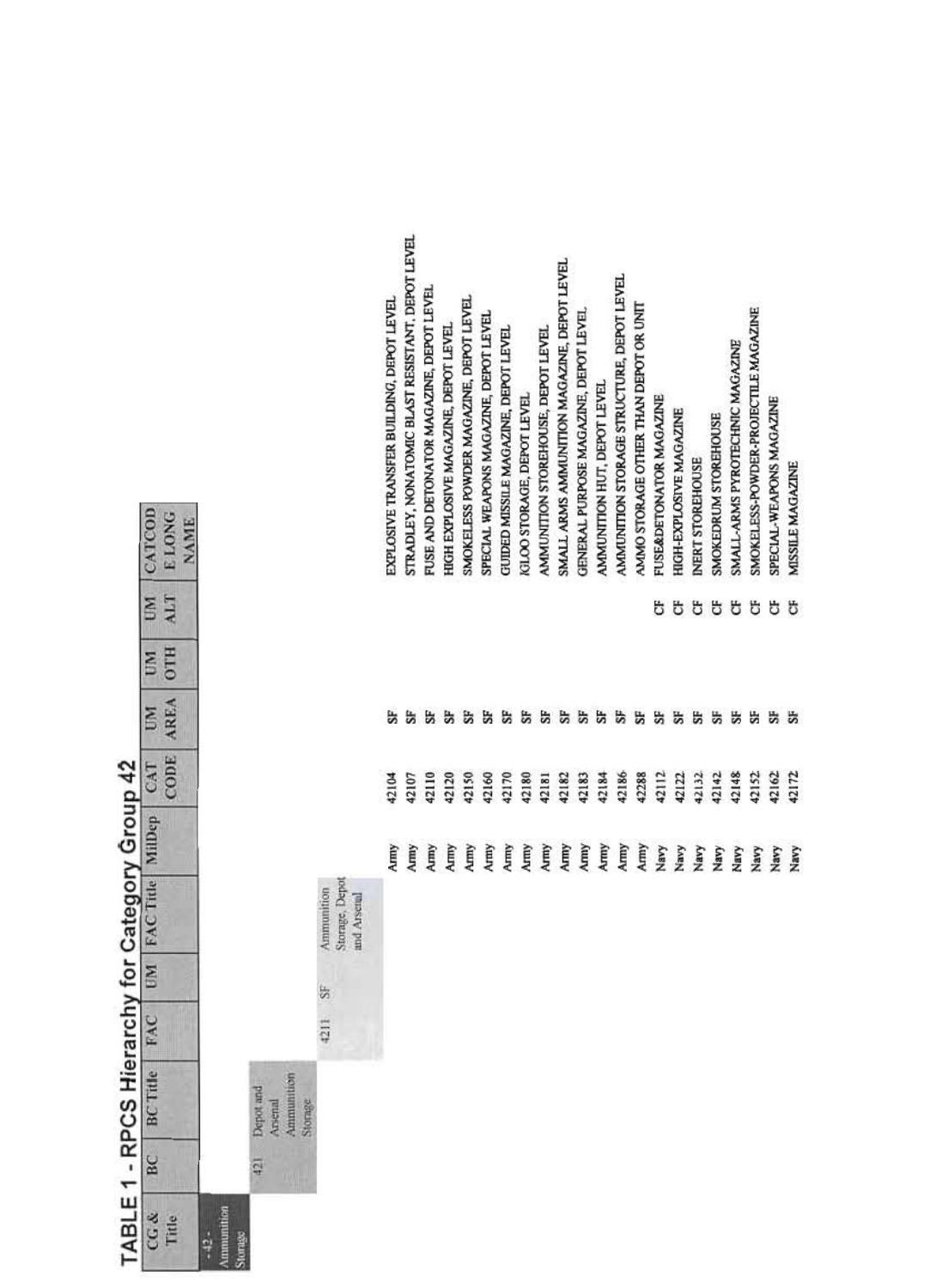|                                                                  | SUBMARINE LAUNCHED BALLISTIC MISSILE STORAGE FACILITY              |                                        | STORAGE, MULTI-CUBICLE MAGAZINE | STORAGE, ROCKET CHECKOUT AND ASSEMBLY | STORAGE SEGREGATED MAGAZINE | STORAGE MAGAZINE ABOVE GROUND TYPE A, B, &C | MISSILE STORAGE FACILITY | STORAGE IGLOO | STORAGE, MODULE BARRICADED | STORAGE IGLOO STEEL ARCH UNDERPASS | FUSE AND DETONATOR MAGAZINE, INSTALLATION | HIGH EXPLOSIVE MAGAZINE, INSTALLATION | SMOKEDRUM STOREHOUSE, INSTALLATION | SMALL ARMS AMMUNITION AND PYROTECHNICS MAGAZINE, INSTALI | AMMUNITION STOREHOUSE, INSTALLATION | READY MAGAZINE, INSTALLATION | FIXED AMMUNITION MAGAZINE, INSTALLATION | SPECIAL WEAPONS MAGAZINE, INSTALLATION | GUIDED MISSILE MAGAZINE, INSTALLATION | IGLOO STORAGE, INSTALLATION     | AMMUNITION HUT, INSTALLATION | GENERAL PURPOSE MAGAZINE, INSTALLATION | UNIT SMALL ARMS AMMUNITION STORAGE, INSTALLATION | AMMUNITION STORAGE STRUCTURE, INSTALLATION |
|------------------------------------------------------------------|--------------------------------------------------------------------|----------------------------------------|---------------------------------|---------------------------------------|-----------------------------|---------------------------------------------|--------------------------|---------------|----------------------------|------------------------------------|-------------------------------------------|---------------------------------------|------------------------------------|----------------------------------------------------------|-------------------------------------|------------------------------|-----------------------------------------|----------------------------------------|---------------------------------------|---------------------------------|------------------------------|----------------------------------------|--------------------------------------------------|--------------------------------------------|
|                                                                  |                                                                    |                                        |                                 |                                       |                             |                                             |                          | EA.           |                            |                                    |                                           |                                       |                                    |                                                          |                                     |                              |                                         |                                        |                                       |                                 |                              |                                        |                                                  |                                            |
|                                                                  | 55                                                                 |                                        | 55                              | 35                                    | 55                          | 55                                          | 55                       | 55            | 35                         | 55                                 |                                           | 55                                    | 55                                 | 55                                                       | 55                                  | 5F                           | 55                                      | 55                                     | 35                                    | 35                              | 53                           | 55                                     | 55                                               | 55                                         |
|                                                                  | 42182                                                              |                                        | 422253                          | 422256                                | 422257                      | 422258                                      | 422259                   | 422264        | 422271                     | 422273                             | 42210                                     | 42215                                 | 42225                              | 42230                                                    | 42231                               | 42235                        | 42240                                   | 42250                                  | 42260                                 | 42280                           | 42281                        | 42283                                  | 42285                                            | 42286                                      |
|                                                                  | Navy                                                               |                                        | Air Force                       | Force<br><b>Air I</b>                 | Force<br>Air <sub>1</sub>   | Force<br>Air I                              | Air Force                | Air Force     | Air Force                  | Air Force                          |                                           | Army<br>Army<br>Army                  |                                    | Army                                                     | Army                                |                              |                                         |                                        |                                       | Amy<br>Amy<br>Amy<br>Amy<br>Amy |                              | Army                                   | Army                                             | Army                                       |
| Intercontinent<br>al Ballistic<br>Missile<br>Storage<br>Facility |                                                                    | Ammunition<br>Installation<br>Storage, |                                 |                                       |                             |                                             |                          |               |                            |                                    |                                           |                                       |                                    |                                                          |                                     |                              |                                         |                                        |                                       |                                 |                              |                                        |                                                  |                                            |
| 55                                                               |                                                                    | 55                                     |                                 |                                       |                             |                                             |                          |               |                            |                                    |                                           |                                       |                                    |                                                          |                                     |                              |                                         |                                        |                                       |                                 |                              |                                        |                                                  |                                            |
| 4212                                                             |                                                                    | 4221                                   |                                 |                                       |                             |                                             |                          |               |                            |                                    |                                           |                                       |                                    |                                                          |                                     |                              |                                         |                                        |                                       |                                 |                              |                                        |                                                  |                                            |
|                                                                  | Ammunition<br>Storage<br>Installation<br>and Ready<br>Issue<br>422 |                                        |                                 |                                       |                             |                                             |                          |               |                            |                                    |                                           |                                       |                                    |                                                          |                                     |                              |                                         |                                        |                                       |                                 |                              |                                        |                                                  |                                            |